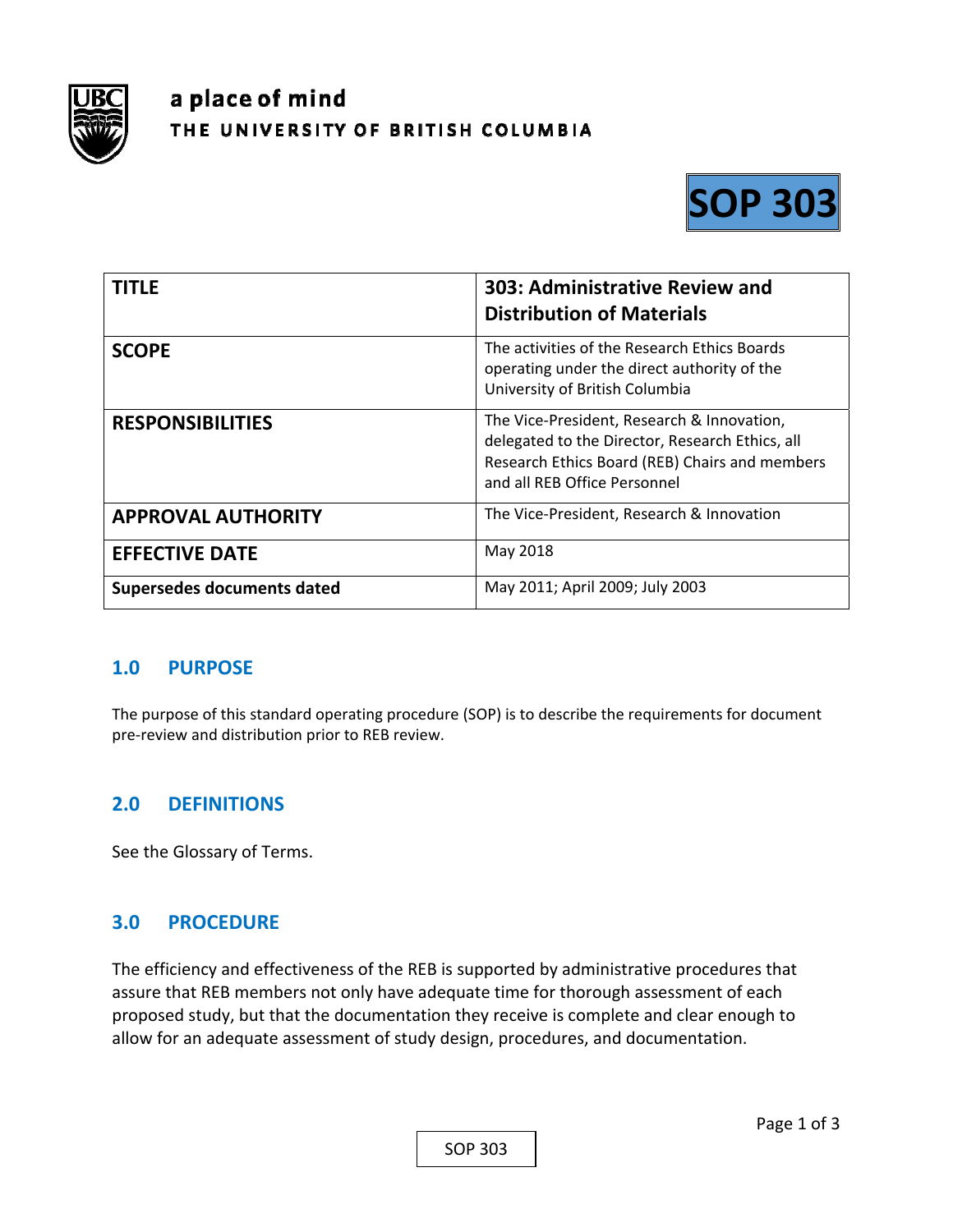The requirements for REB submissions are made available to all Researchers. The REB Office Personnel are responsible for maintaining and disseminating this information to Researchers.

### **3.1 Administrative Review Procedures**

- **3.1.1** The RISe online database assigns a study number to all studies as soon as the application process is commenced by the Researcher; however, applications are not received by REB Office Personnel until the Researcher has completed the application, had signed it off electronically, and his Department Head/ Dean has approved the study. REB Office Personnel screens the submission for overall completeness;
- **3.1.2** If the submission is incomplete (e.g. documents are missing or incorrect documents were uploaded), the REB Office Personnel will send the study back via the RISe online system to request the required information for inclusion with the submission;
- **3.1.3**  Upon receipt of a complete submission, the responsible REB Office Personnel identifies any outstanding items that will be required to issue approval, as applicable.

#### **3.2 Scheduling for Review**

- **3.2.1**  If a complete submission meets expedited/delegated review requirements, the review will be performed as described in UBC REB SOP 404 and the REB Guidance notes.
- **3.2.2**  For submissions reviewed via delegated review procedures, REB Office Personnel assigns a designated delegated reviewer(s) to the study via the RISe system.
- **3.2.3**  For submissions requiring Full Board review, the REB Office Personnel assigns the study to the next Full Board meeting agenda via the RISe system. Primary and secondary reviewers are assigned once the agenda is complete, if applicable;

## **3.3 Distribution Prior to REB Meetings**

- **3.3.1**  Application materials described in UBC SOP 301 will be made available to all REB members, generally at least seven (7) days prior to the meeting;
- **3.3.2**  All REB members will be able to access all relevant documentation via the RISe system, excepting those studies where they are in a position of conflict of interest as a principal investigator or a co-investigator;
- **3.3.3** Ad Hoc consultants receive material via the RISe system or e-mail. Late submissions (add‐ons) may be permitted at the discretion of the REB Chair and Manager.